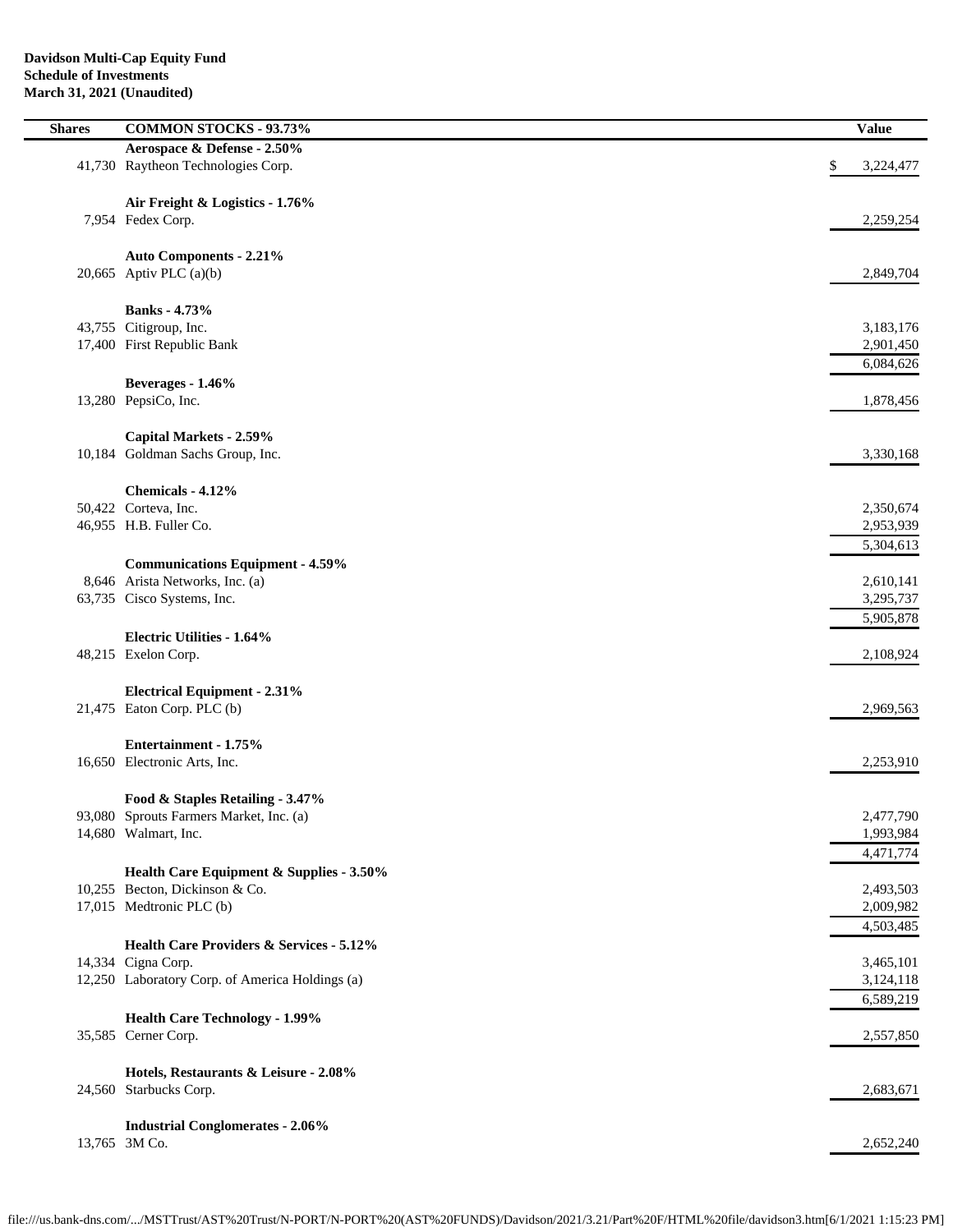| Insurance - 1.62%<br>21,750 Progressive Corp.                              | 2,079,518              |
|----------------------------------------------------------------------------|------------------------|
| Interactive Media & Services - 4.35%                                       |                        |
| 2,707 Alphabet, Inc. - Class C (a)(c)                                      | 5,599,781              |
|                                                                            |                        |
| <b>Internet &amp; Direct Marketing Retail - 3.77%</b>                      |                        |
| 959 Amazon.com, Inc. (a)                                                   | 2,967,223              |
| 30,800 eBay, Inc.                                                          | 1,886,192              |
|                                                                            | 4,853,415              |
| IT Services - 2.27%<br>20,754 Fidelity National Information Services, Inc. | 2,918,220              |
|                                                                            |                        |
| Machinery - 1.94%                                                          |                        |
| 36,425 Otis Worldwide Corp.                                                | 2,493,291              |
|                                                                            |                        |
| Multi-Utilities - 1.50%<br>14,605 Sempra Energy                            | 1,936,331              |
|                                                                            |                        |
| Oil, Gas & Consumable Fuels - 2.74%                                        |                        |
| 20,784 Chevron Corp.                                                       | 2,177,955              |
| 18,565 EOG Resources, Inc.                                                 | 1,346,520              |
|                                                                            | 3,524,475              |
| Pharmaceuticals - 4.11%                                                    |                        |
| 37,365 Bristol-Myers Squibb Co.<br>37,970 Merck & Co., Inc.                | 2,358,853<br>2,927,107 |
|                                                                            | 5,285,960              |
| Semiconductors & Semiconductor Equipment - 2.14%                           |                        |
| 19,540 Silicon Laboratories, Inc. (a)                                      | 2,756,508              |
|                                                                            |                        |
| Software - 12.42%                                                          |                        |
| 19,860 Fortinet, Inc. (a)<br>6,558 Intuit, Inc.                            | 3,662,581<br>2,512,108 |
| 20,685 Microsoft Corp.                                                     | 4,876,902              |
| 13,905 Salesforce.com, Inc. (a)                                            | 2,946,052              |
| 14,675 Splunk, Inc. (a)                                                    | 1,988,169              |
|                                                                            | 15,985,812             |
| Technology Hardware, Storage & Peripherals - 3.45%                         |                        |
| 36,347 Apple, Inc.                                                         | 4,439,786              |
| Textiles, Apparel & Luxury Goods - 3.01%                                   |                        |
| 63,465 Gildan Activewear, Inc. (b)                                         | 1,945,837              |
| 51,735 Steven Madden, Ltd.                                                 | 1,927,646              |
|                                                                            | 3,873,483              |
| <b>Wireless Telecommunication Services - 2.53%</b>                         |                        |
| 25,956 T-Mobile US, Inc. (a)                                               | 3,252,027              |
| TOTAL COMMON STOCKS (Cost \$68,236,157)                                    | 120,626,419            |
|                                                                            |                        |
| <b>REITs</b> - 5.76%                                                       |                        |
| 143,645 AGNC Investment Corp.                                              | 2,407,490              |
| 24,825 Camden Property Trust                                               | 2,728,516              |
| 60,400 CubeSmart                                                           | 2,284,932              |
| TOTAL REITs (Cost \$5,951,053)                                             | 7,420,938              |
| <b>MONEY MARKET FUND - 0.85%</b>                                           |                        |
| 1,088,372 First American Government Obligations Fund, Class X, 0.04% (d)   | 1,088,372              |
| TOTAL MONEY MARKET FUND (Cost \$1,088,372)                                 | 1,088,372              |

**Total Investments in Securities (Cost \$75,275,582) - 100.34% 129,135,729 Liabilities in Excess of Other Assets - (0.34)% (436,283) NET ASSETS - 100.00% \$ 128,699,446**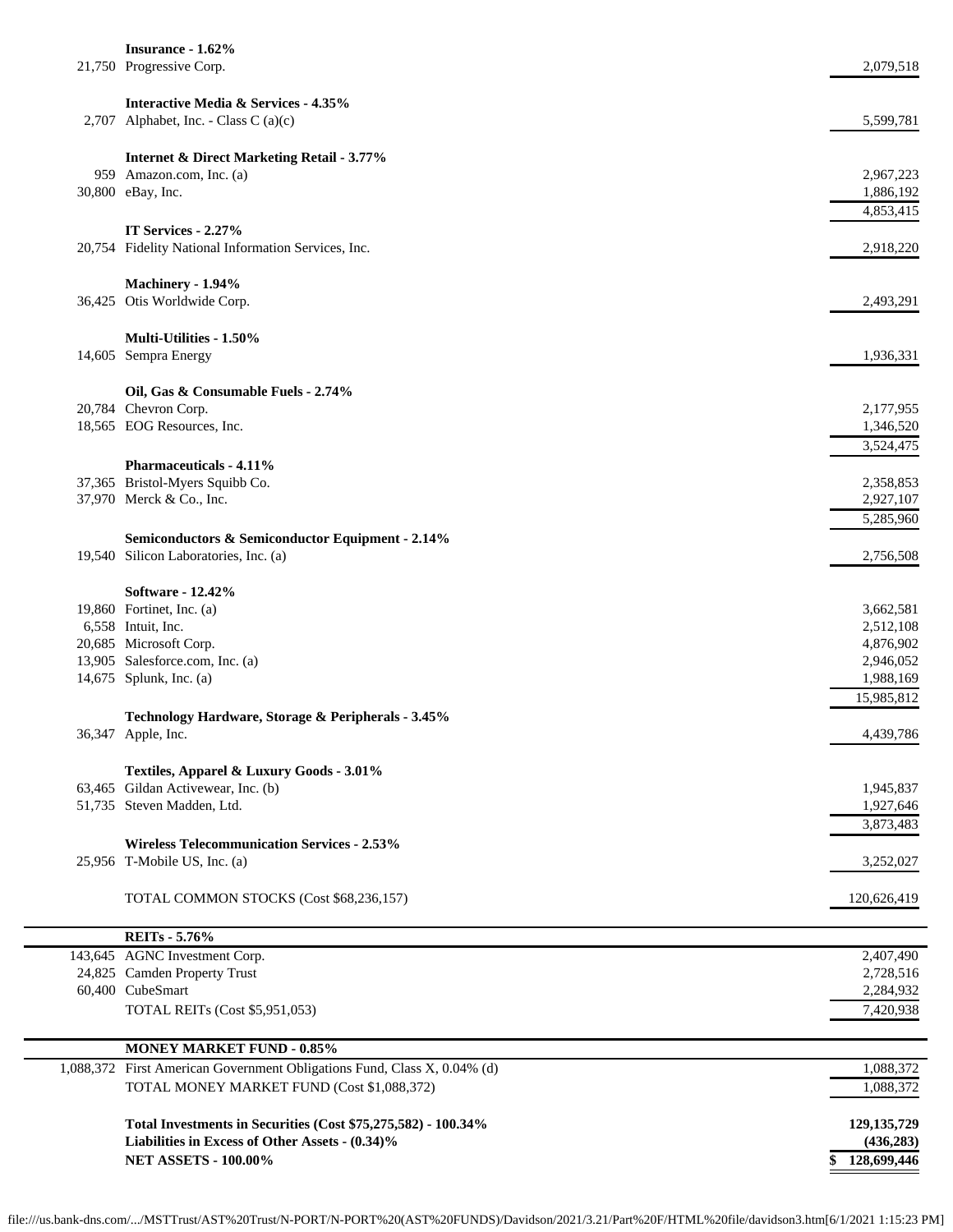PLC Public Limited Company

REIT Real Estate Investment Trust

- (a) Non-income producing security.
- (b) U.S. traded security of a foreign issuer.
- (c) Non-voting shares.
- (d) Rate shown is the 7-day annualized yield as of March 31, 2021.

## **Davidson Multi-Cap Equity Fund Summary of Fair Value Disclosure at March 31, 2021 (Unaudited)**

The Fund utilizes various methods to measure the fair value of its investments on a recurring basis. Accounting principles generally accepted in the United States of America ("U.S. GAAP") establish a hierarchy that prioritizes inputs to valuation methods. The three levels of inputs are:

Level 1 - Unadjusted quoted prices in active markets for identical assets or liabilities that the Fund has the ability to access.

Level 2 - Observable inputs other than quoted prices included in Level 1 that are observable for the asset or liability, either directly or indirectly. These inputs may include quoted prices for the identical instrument on an inactive market, prices for similar instruments, interest rates, prepayment speeds, credit risk, yield curves, default rates and similar data.

Level 3 - Unobservable inputs for the asset or liability, to the extent relevant observable inputs are not available, representing the Fund's own assumptions about the assumptions a market participant would use in valuing the asset or liability, and would be based on the best information available.

The following is a summary of the inputs used to value the Fund's investments as of March 31, 2021:

| <b>Davidson Multi-Cap Equity Fund</b>  | <b>Level 1</b>      | Level 2 | Level 3                      | <b>Total</b>     |  |
|----------------------------------------|---------------------|---------|------------------------------|------------------|--|
| <b>Common Stocks</b>                   |                     |         |                              |                  |  |
| <b>Communication Services</b>          | \$<br>11,105,719 \$ |         | - \$                         | 11,105,719<br>\$ |  |
| <b>Consumer Discretionary</b>          | 14,260,272          |         |                              | 14,260,272       |  |
| <b>Consumer Staples</b>                | 6,350,230           |         |                              | 6,350,230        |  |
| Energy                                 | 3,524,475           |         |                              | 3,524,475        |  |
| <b>Financials</b>                      | 11,494,312          |         | -                            | 11,494,312       |  |
| <b>Health Care</b>                     | 18,936,513          |         | -                            | 18,936,513       |  |
| Industrials                            | 13,598,826          |         | $\qquad \qquad \blacksquare$ | 13,598,826       |  |
| <b>Information Technology</b>          | 32,006,204          |         |                              | 32,006,204       |  |
| Materials                              | 5,304,613           |         |                              | 5,304,613        |  |
| Utilities                              | 4,045,255           |         |                              | 4,045,255        |  |
| <b>Total Common Stocks</b>             | 120,626,419         |         |                              | 120,626,419      |  |
| <b>REITs</b>                           | 7,420,938           |         |                              | 7,420,938        |  |
| <b>Money Market Fund</b>               | 1,088,372           |         |                              | 1,088,372        |  |
| <b>Total Investments in Securities</b> | \$129,135,729       | \$.     |                              | 129, 135, 729    |  |

Refer to the Fund's schedule of investments for a detailed break-out of common stocks by industry classification.